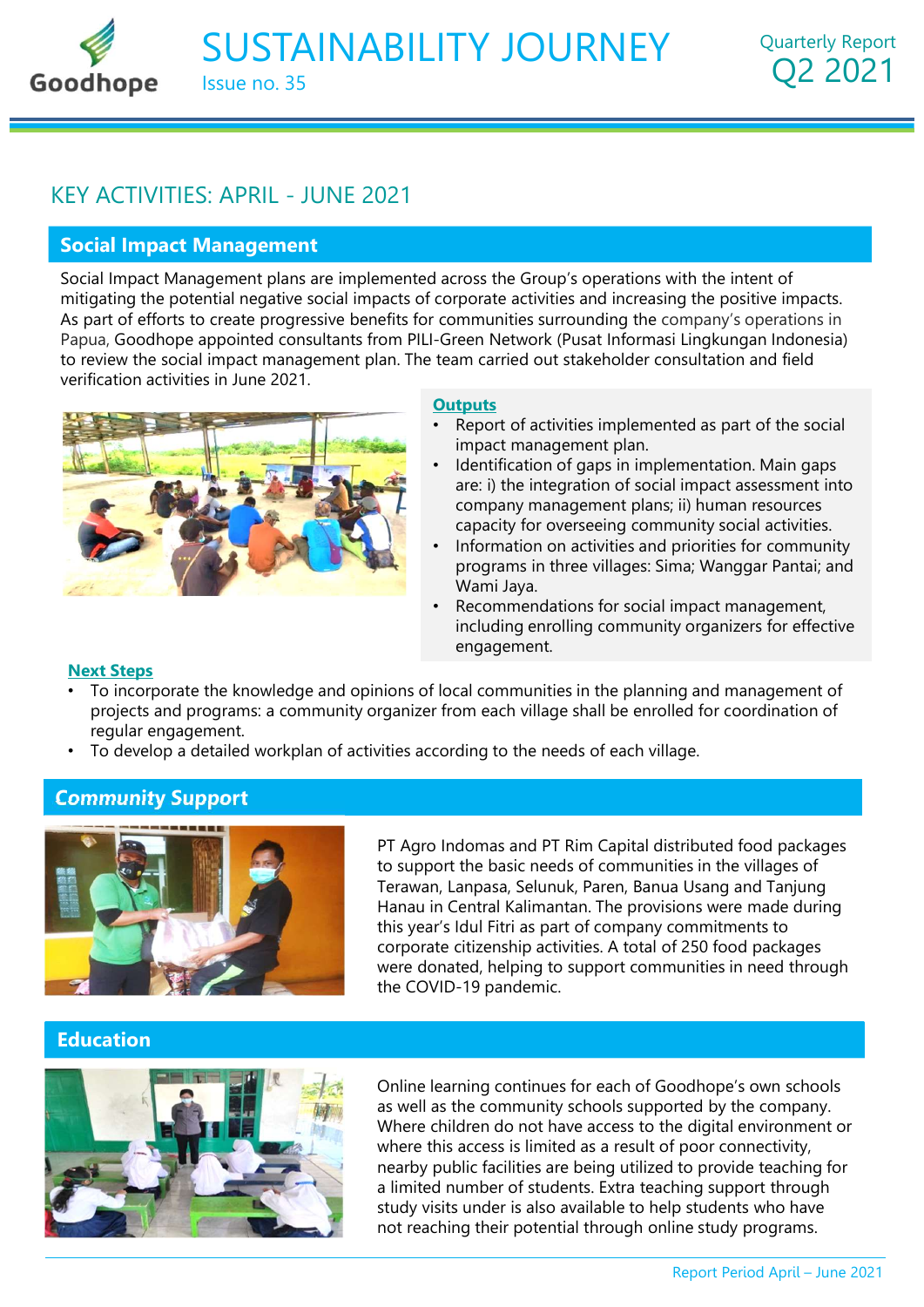## Employee Development



Our employee training and development programs are designed to<br>strengthen the interpresonal skills needed for employees to be<br>effective and productive in their roles. Topics of training this quarter<br>included Crisis and Bus Our employe draming and development programs are usigned of the interpersonal skills needed for employees to be<br>effective and productive in their roles. Topics of training this quarter<br>included Crisis and Business Continui Our employee training and development programs are designed to strengthen the interpersonal skills needed for employees to be effective and productive in their roles. Topics of training this quarter included Crisis and Business Continuity Plan Management for downstream companies and Leadership Series Online Learning for upstream companies. Employees participating in training programs gained valuable information that will help them to be more Quarterly Report<br>Q2 2021<br>Q2 2021<br>How employee training and development programs are designed to<br>strengthen the interpresonal skills needed for employees to be<br>effective and productive in their roles. Topics of training thi needed for career progression.

## Employee Assistance



We regularly engage with our employees on matters affecting their work and wellbeing. This helps us to understand any difficulties faced problems that impact their job. A series of face-to-face meetings with employees at Premium Vegetable Oils will help the company to assist employees in resolving problems that may be adversely affecting the employee's performance and to create solutions for gomen vandone minimator and with reply and with provide them with the skills<br>needed for career progression.<br>We regularly engage with our employees on matters affecting their<br>work and wellbeing. This helps us to understand

# COVID-19 Vaccination



19 vaccination for workers, their families, and communities around our areas of operation. The company medical team at PT Agro We regularly engage with our employees on matters affecting their<br>work and wellbeing. This helps us to understand any difficulties faced<br>and to provide support that will help employees deal with their<br>problems that impact We regularly engage with our employees on matters affecting their<br>work and wellbeing. This helps us to understand any difficulties faced<br>and to provide support that will help employees deal with their<br>problems that impact District. Through this program, 167 COVID-19 vaccinations were delivered. Plantation employees, teachers, school administrative staff, and public store workers were among the vaccinated. Goodhope collaborates with local Health Centres to support COVID-<br>19 vaccination for workers, their families, and communities around<br>our areas of operation. The company medical team at PT Agro<br>Indomas coordinated the provi Goodhope collaborates with local Health Centres to support COVID-<br>19 vaccination for workers, their families, and communities around<br>our areas of operation. The company medical team at PT Agro<br>Indomas coordinated the provi

# Energy Efficiency and GHG Emissions Reduction Program



Report Period April – June 2021<br>Report Period April – Mechanism and the Upper<br>Separated By our<br>the Upper Period By our<br>period at palm oil mills<br>and the Upper Period april – June 2021<br>Report Period April – June 2021<br>Report the more efficient use of energy. Such systems help to reduce our operations. Recent efforts for improving energy efficiency include the installation of highly energy efficient LED lighting at palm oil mills and offices and installation of a new more fuel-efficient generator at Terawan Palm Oil Mill. The Group is also preparing to install its first members of Dental in the condition of control of COVID-19 vaccinations in collaboration with the local Health Centre of Seruyan Raya Sub District. Thr methane capture facility as an important step towards reducing greenhouse gas emissions.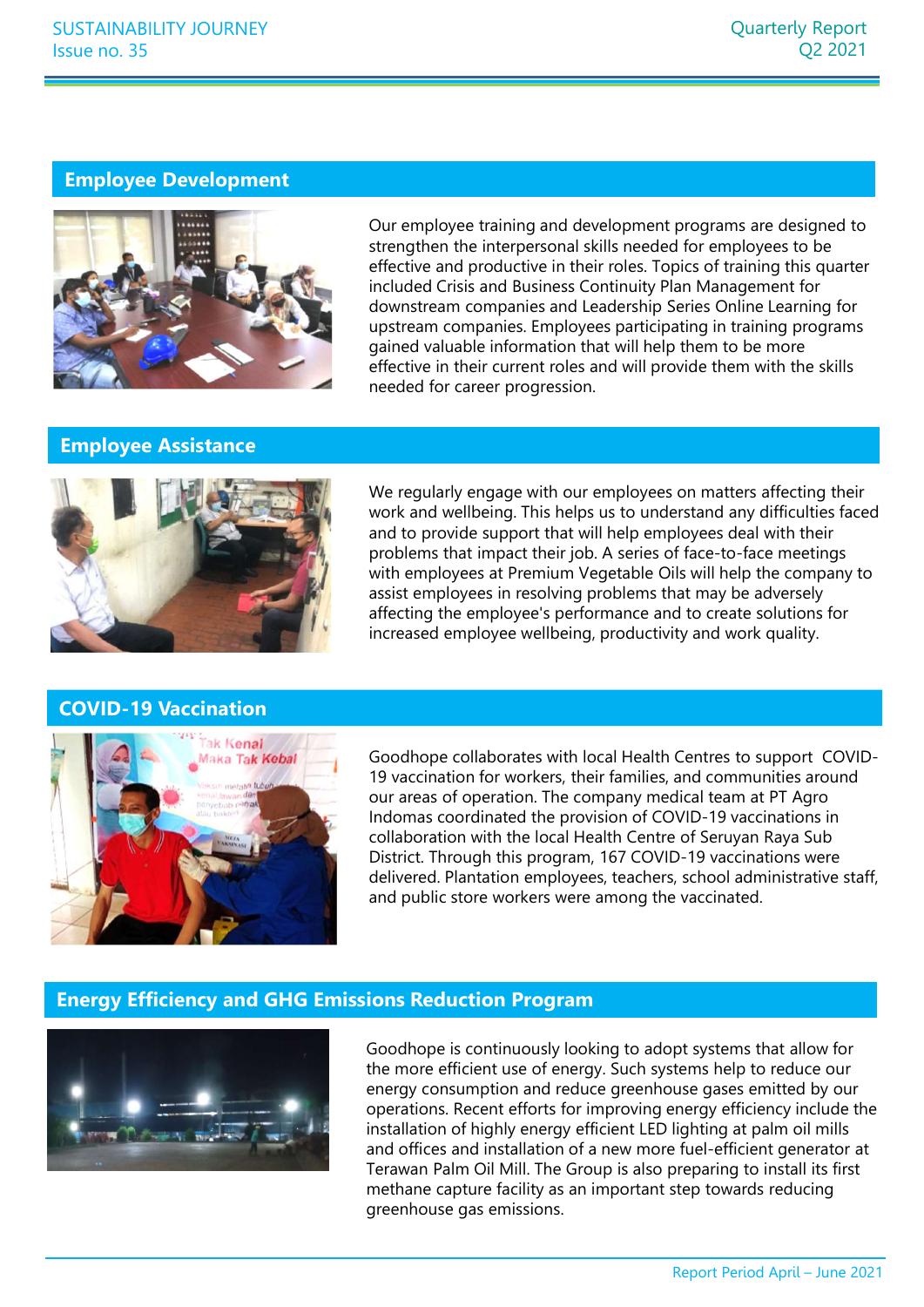## Biodiversity Survey

Consultants from PILI-Green Network (Pusat Informasi Lingkungan Indonesia) led a detailed biodiversity<br>
Consultants from PILI-Green Network (Pusat Informasi Lingkungan Indonesia) led a detailed biodiversity<br>
Survey in the SUSTAINABILITY JOURNEY<br>
Sisue no. 35<br>
Q2 2021<br> **Biodiversity Survey**<br>
Consultants from PILI-Green Network (Pusat Informasi Lingkungan Indonesia) led a detailed biodiversity<br>
survey in the High Conservation Value (HCV) and Papua. The survey was conducted in June 2021 as an important part of our efforts to consistently measure progress towards protecting biodiversity and to implement programs that effectively maintain and enhance HCVs and HCS forest. Quarterly Report<br>Q2 2021<br>Q2 2021<br>HCV) and High Carbon Stock (HCS) areas of Goodhope concessions in<br>2021 as an important part of our efforts to consistently measure<br>and to implement programs that effectively maintain and en orient (Pusat Informasi Lingkungan Indonesia) led a detailed biodiversity<br>
(HCV) and High Carbon Stock (HCS) areas of Goodhope concessions in<br>
une 2021 as an important part of our efforts to consistently measure<br>
tive an



### **Outputs**

- The latest information on the prevalence of species including mammalian, bird, amphibian, reptile, and flowering plant taxa in the (SAP).
- Recorded 16 species of mammals, including Rare Threatened and Endangered Species such as the common cuscus (Phalanger
- and 225 species of flowering plants.

### Next Steps

- To develop a field manual and improved conservation management and monitoring plans incorporating information and recommendations from the biodiversity study.
- To address priorities for conservation management and monitoring: 1) Repair and installation of additional information boards; 2) Coordination with local facilitators to establish community conservation units for monitoring and protection activities, 3) Inventory of non-timber forest products, 4) Development of field schools that will serve as places for shared learning and for preparation of community-based forest management and monitoring programs.

# Online Training on Conservation Management and Monitoring

How the state of the state of the state of the state of the state of the control of the species of mannimis, including Rare Threatened and<br>
Encorded 16 species of mannimis, including Rare Threatened and<br>
orientalia) and th Program (TBI) and Ecotrop co-organized an online course on conservation management practices. The course was held from 7<sup>th</sup>-9<sup>th</sup> June 2021. The first day introduced the concepts and methods for identifying High Conservation Value (HCV) and High Carbon Stock (HCS); The second day provided opportunities to discuss and learn about the management systems need to achieve the goals of conserving HCV-HCS; The third day **Example 100 Recorded 109 avian species, 25 species of reptiles and amphibians,**<br> **Focused on a feed manual and improved conservation management and monitoring plans incorporating<br>
Information and recommendations from t** provinces in Indonesia. Representatives from government institutions, NGOs, and universities also attended the training.





#### **Outputs**

- m oll companies across 15<br>niversities also attended<br>understanding of the<br>d High Carbon Stock<br>ement and monitoring<br>serve HCVs and HCS<br>d during the training to<br>improved capacity for the<br>Report Period April June 2021 126 participants gained improved understanding of the High Conservation Value (HCV) and High Carbon Stock (HCS) approaches, and the management and monitoring systems needed to effectively conserve HCVs and HCS forest.
- A WhatsApp group was established during the training to help provide continued support.

## Next Steps

- To continue engagement with participants of the training to further encourage improved capacity for the implementation of HCV-HCS management and monitoring.
- To arrange follow-up, field-based training in the future.